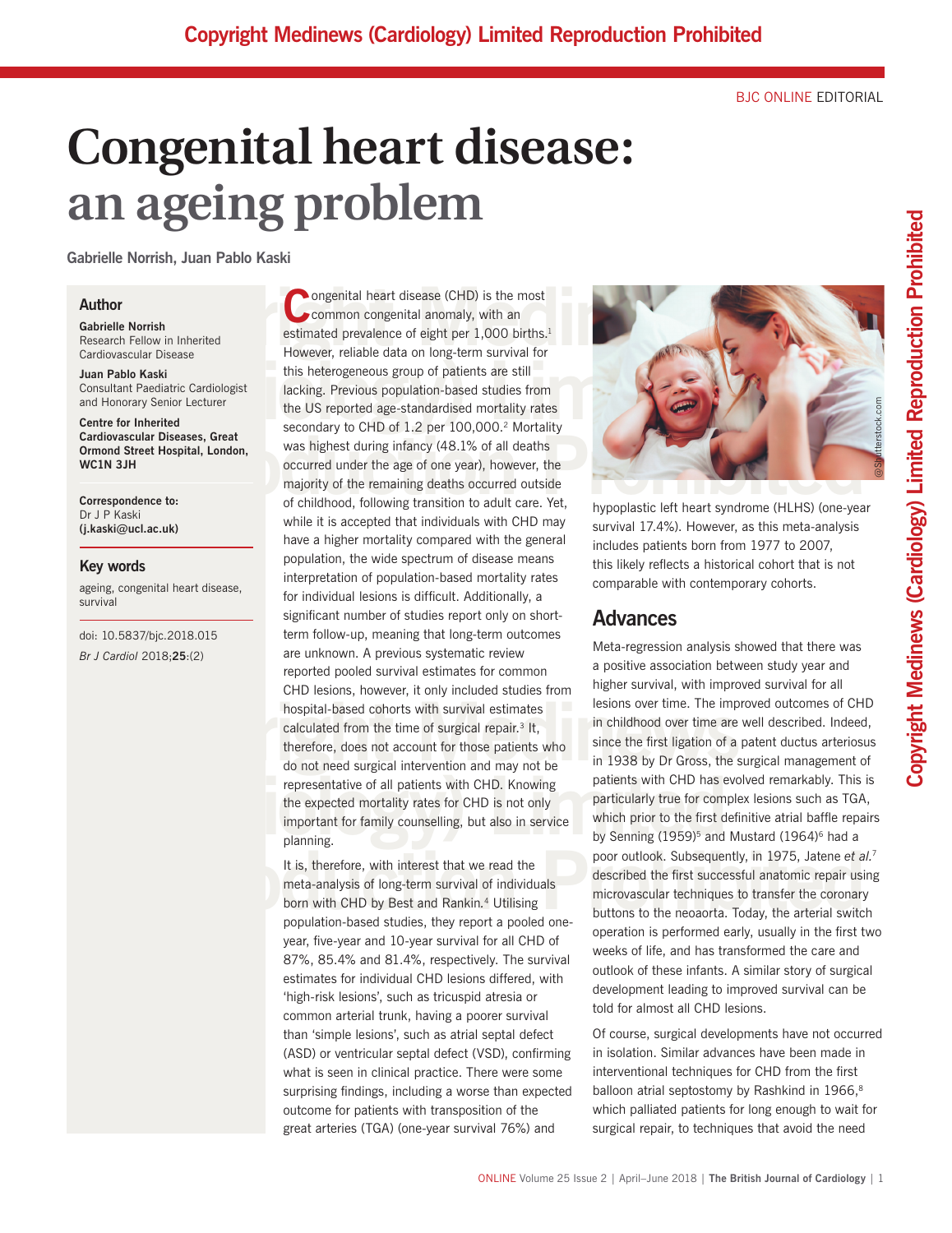# EDITORIAL BJC ONLINE

for repeat operations, such as percutaneous pulmonary valve implantation pioneered by Bonhoeffer in 2000.<sup>9</sup>

Additionally, over this same time period antenatal detection of CHD lesions has also improved. The latest NICOR (National Institute for Cardiovascular Outcomes Research) data from 2014 reported that 47% of children in the UK requiring surgery or intervention within the first year of life for CHD were diagnosed antenatally.10 However, these figures do not account for those that die without, or those that do not require, intervention. There is conflicting evidence about the effect of improved antenatal detection on mortality rates for CHD. In certain lesions, such as TGA, a significant reduction in both preoperative and postoperative mortality is associated with an antenatal diagnosis.<sup>11</sup> However, for other lesions, such as HLHS, the evidence for improved mortality is less clear, yet an antenatal diagnosis has been shown to be associated with reduced neonatal neurological morbidity.12

Fract, in 2010, there were more adults<br>the US with CHD than those under 18<br>ars (66% of entire population). Different Given the importance of lifelong care, the<br>ms are used to describe this population<br>time successful transi Importantly, the improved survival of children with CHD means that the number of adults living with CHD is increasing. Marelli *et al.* reported that in a 10-year period from 2000 to 2010 the prevalence of CHD in adults increased by 57% reaching 6.12/100,000.13 In fact, in 2010, there were more adults in the US with CHD than those under 18 years (66% of entire population). Different terms are used to describe this population of patients, including grown up with congenital heart disease (GUCH) and adult congenital heart disease (ACHD). However, regardless of the label, since the 1970s it has increasingly been recognised that young

EXE requiring surgery or intervention within years, so estimates of longer-term mortality<br>
Exercise tirst year of life for CHD were diagnosed are lacking in this meta-analysis. However, a than a single time point<br>
tenatall at do not require, intervention. There with a mortality rate of approximately<br>
conflicting evidence about the effect of 0.55/100,000 up to 65 years, at which age Fallot were not regist<br>
proved antenatal detection on mortal A, a significant reduction in both pre-<br>
erative and postoperative mortality is<br>
sociated with an antenatal diagnosis.<sup>11</sup> (20% reported by Best and Rankin), which<br>
wever, for other lesions, such as HLHS, may complicate th people and adults with CHD need lifelong, expert medical care. This is particularly true given that many patients are not cured by their initial surgery, but instead are palliated. Indeed, Best and Rankin report that while mortality is highest in the first year of life, it continues to increase on longer follow-up. Few studies reported follow-up after five years, so estimates of longer-term mortality are lacking in this meta-analysis. However, a US population study reported that mortality secondary to CHD continued into adulthood with a mortality rate of approximately 0.55/100,000 up to 65 years, at which age it increased to 1.1/100,000.<sup>2</sup> In addition to the management of their primary cardiac lesion, a significant number of these patients have additional extra-cardiac anomalies (20% reported by Best and Rankin), which may complicate their management. There is also an increasing awareness that these children and young people are at a higher risk of neurodevelopmental disorders.<sup>14</sup> In this setting, the development of a specialist ACHD service, which can provide expertise not only in medical and surgical management for CHD but also non-cardiac care, is a challenge. However, significant progress has been made and ACHD/GUCH care is a rapidly increasing speciality.

# **Transition of care**

are likely to be at learness of the label, sincluding grown up with<br>
magnital heart disease (GUCH) and adult<br>
magnital heart disease (ACHD). However, and a specifical disease (ACHD). However, and the successful transition<br> Sincreasingly been recognised that young Around the age of transition, 42% of patients None declared.<br>
References CIRCULATIONAHA.110.947002 Surgery 1959;45:966–80. jama.1966.03100240125026 Given the importance of lifelong care, the successful transition of patients between paediatric and adult care settings is paramount. However, multiple studies have shown that the time around transition is associated with lapses in medical care. Around the age of transition, 42% of patients

with CHD self-reported a gap of more than three years in specialist cardiac care in one study.15 This is important because a period of non-attendance has been significantly associated with the diagnosis of a new haemodynamically significant lesion or need for urgent cardiac intervention.16 While there has been increased focus on transition as a comprehensive and continual process, rather than a single time point, a significant number of patients may still fail to successfully access specialist CHD care. A recent study in the UK found that one-third of adults with tetralogy of Fallot were not registered with an adult CHD clinic.17

The study by Best and Rankin has limitations; as a meta-analysis of published literature it describes survival rates for a historical cohort that may not be applicable to contemporary patient cohorts, it reports all-cause mortality and, therefore, fails to distinguish between cardiac and non-cardiac deaths, and, finally, it is not able to account for morbidity secondary to CHD. However, it provides useful trends of mortality, showing that, in agreement with other studies, the highest mortality is in infancy, but continues throughout childhood and likely into adulthood, and, second, that the prognosis for all lesions has been improving over time. While it is likely that further improvements in early childhood survival secondary to surgical or interventional developments will be seen, improvements in long-term survival for this patient group are likely to be at least partly dependent on the successful transition of them to a welldesigned ACHD service

# **Conflict of interest**

None declared.

# **References**

**1.** Dolk H, Loane M, Garne E. Congenital heart defects in Europe: prevalence and perinatal mortality, 2000 to 2005. *Circulation* 2011;**123**:841–9. https://doi.org/10.1161/ CIRCULATIONAHA.110.958405

**2.** Gilboa SM, Salemi JL, Nembhard WN, Fixler DE, Correa A. Mortality resulting from congenital heart disease among children and adults in the United States, 1999 to 2006. *Circulation* 2010;**122**:2254– 63. https://doi.org/10.1161/

### CIRCULATIONAHA.110.947002

**3.** Verheugt CL, Uiterwaal CSPM, Grobbee DE, Mulder BJM. Longterm prognosis of congenital heart defects: a systematic review. *Int J Cardiol* 2008;**131**:25–32. https://doi. org/10.1016/j.ijcard.2008.06.023

**4.** Best KE, Rankin J. Long-term survival of individuals born with congenital heart disease: a systematic review and meta-analysis. *J Am Heart Assoc* 2016;**5**:e002846. https://doi. org/10.1161/JAHA.115.002846

**5.** Senning A. Surgical correction of transposition of the great vessels.

*Surgery* 1959;**45**:966–80.

**6.** Mustard WT. Successful two-stage correction of transposition of the great vessels. *Surgery* 1964;**55**:469–72.

**7.** Jatene AD, Fontes VF, Paulista PP *et al*. Anatomic correction of transposition of the great vessels. *J Thorac Cardiovasc Surg* 1976;**72**:364–70.

**8.** Rashkind WJ, Miller WW. Creation of an atrial septal defect without thoracotomy. A palliative approach to complete transposition of the great arteries. *JAMA* 1966;**196**:991–2. https://doi.org/10.1001/

#### jama.1966.03100240125026

**9.** Bonhoeffer P, Boudjemline Y, Saliba Z *et al*. Percutaneous replacement of pulmonary valve in a right-ventricle to pulmonary-artery prosthetic conduit with valve dysfunction. *Lancet* 2000;**356**:1403–05. https://doi. org/10.1016/S0140-6736(00)02844-  $\Omega$ 

**10.** NICOR: National Institute for Cardiovascular Outcomes Research. National congenital heart disease audit website. Antenatal diagnosis. Available at: https://nicor4.nicor.org. uk/chd/an\_paeds.nsf/vwContent/ Antenatal Diagnosis?Opendocument